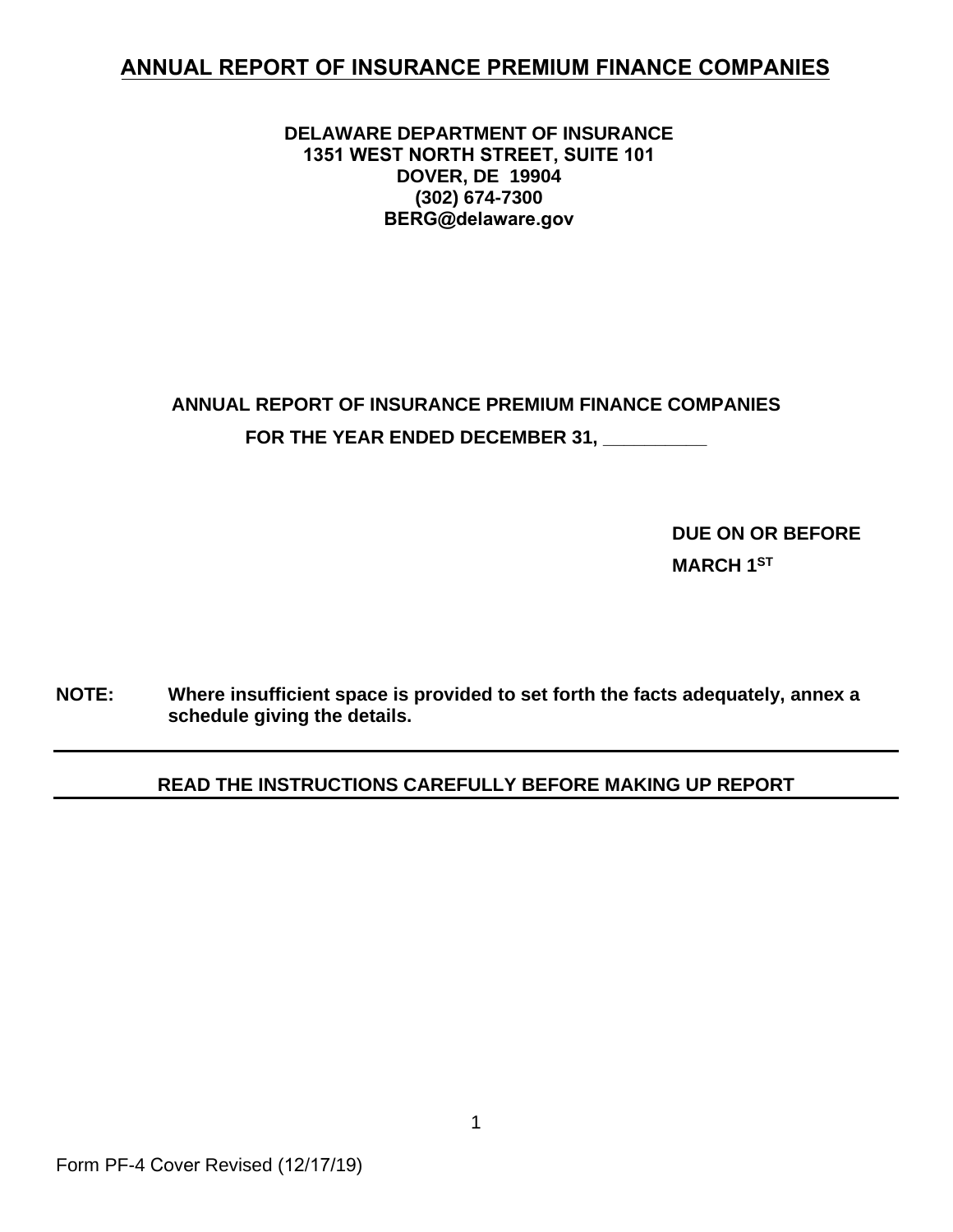### **SCHEDULE A**

#### **GENERAL**

|           |                                                                                                                       |                      | License # $\_\_$ |
|-----------|-----------------------------------------------------------------------------------------------------------------------|----------------------|------------------|
|           |                                                                                                                       |                      |                  |
| (Address) |                                                                                                                       |                      | (Suite/Floor)    |
| (City)    | <u> 1980 - Johann John Stone, mars and de final de la provincia de la provincia de la provincia de la provincia d</u> | $\overline{(State)}$ | (Zip Code)       |
|           | State whether corporation, partnership, association, or individual:                                                   |                      |                  |
|           |                                                                                                                       |                      |                  |
|           | Business other than insurance premium finance business conducted in the same offices:                                 |                      |                  |
|           | Name of principal officers at close of year covered by this report:                                                   |                      |                  |
| (a)       |                                                                                                                       |                      |                  |
| (b)       |                                                                                                                       |                      |                  |
| (c)       |                                                                                                                       |                      |                  |
|           |                                                                                                                       |                      |                  |
| (d)       |                                                                                                                       |                      |                  |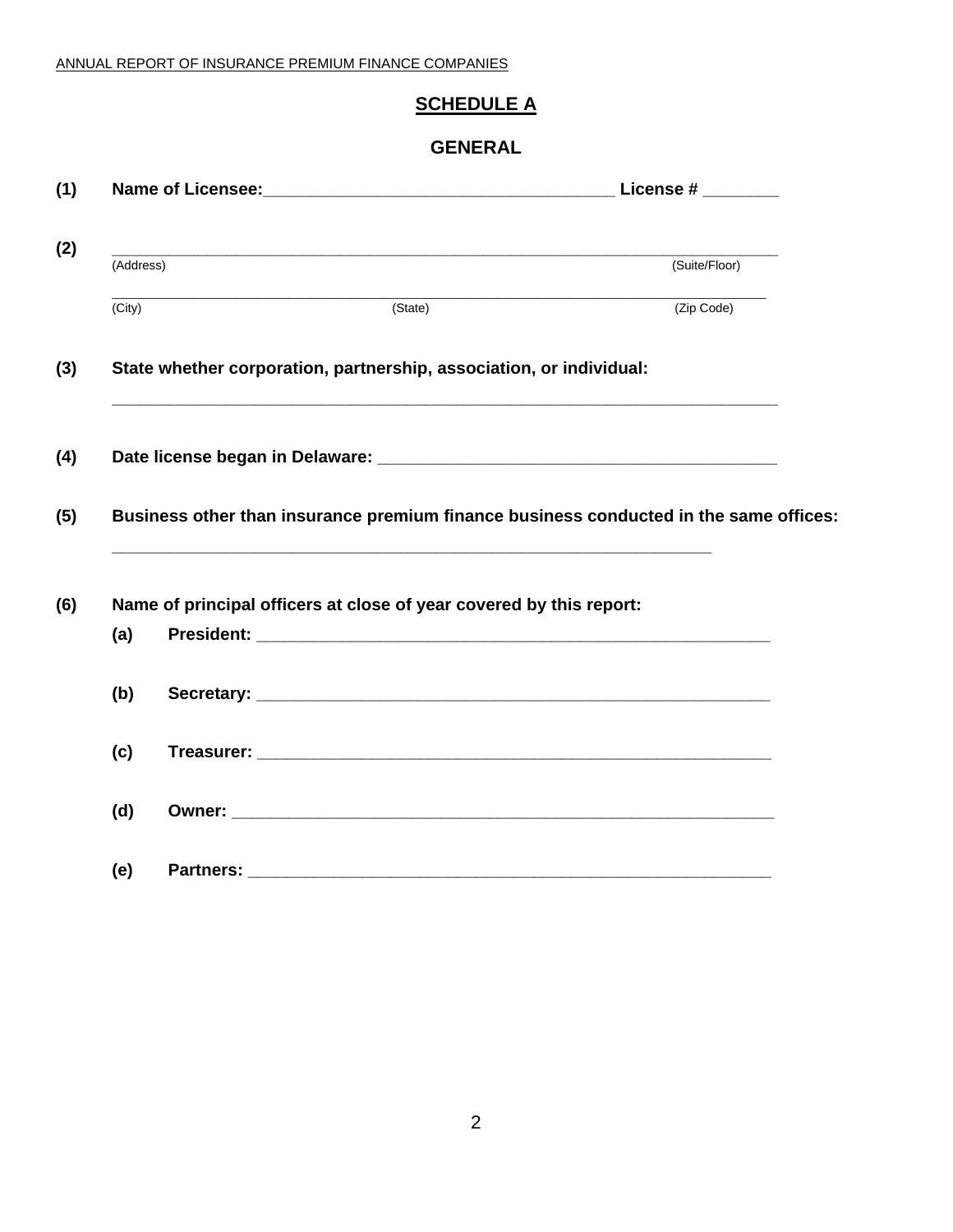## **SCEHDULE B**

## **BALANCE SHEETS – AS PER BOOKS**

**As at December 31, \_\_\_\_\_\_\_ and December 31, \_\_\_\_\_\_\_\_**

| <b>ASSETS</b> |                                                                                      | <b>END OF PRESENT YEAR</b> | <b>END OF PREVOUS YEAR</b> |
|---------------|--------------------------------------------------------------------------------------|----------------------------|----------------------------|
| (7)           | <b>Loans Receivable</b>                                                              |                            |                            |
| (8)           | Cash in Office & in Banks                                                            |                            |                            |
| (9)           | <b>Accounts Receivables:</b><br>(a) Parent and/or Affiliated<br>Company<br>(b) Other |                            |                            |
| (10)          | Notes Receivable - Other                                                             |                            |                            |
| (11)          | <b>Deferred Charges &amp; Prepaid</b><br><b>Expenses</b>                             |                            |                            |
| (12)          | <b>Fixed Assets (Less Reserve</b><br>for Depreciation and<br>Amortization)           |                            |                            |
| (13)          | <b>Other Assets:</b><br>(a) Organization &<br><b>Development Expenses</b>            |                            |                            |
|               | (b) Cost of Financing                                                                |                            |                            |
|               | (c) All Other Assets                                                                 |                            |                            |
| (14)          | <b>Total Assets</b>                                                                  |                            |                            |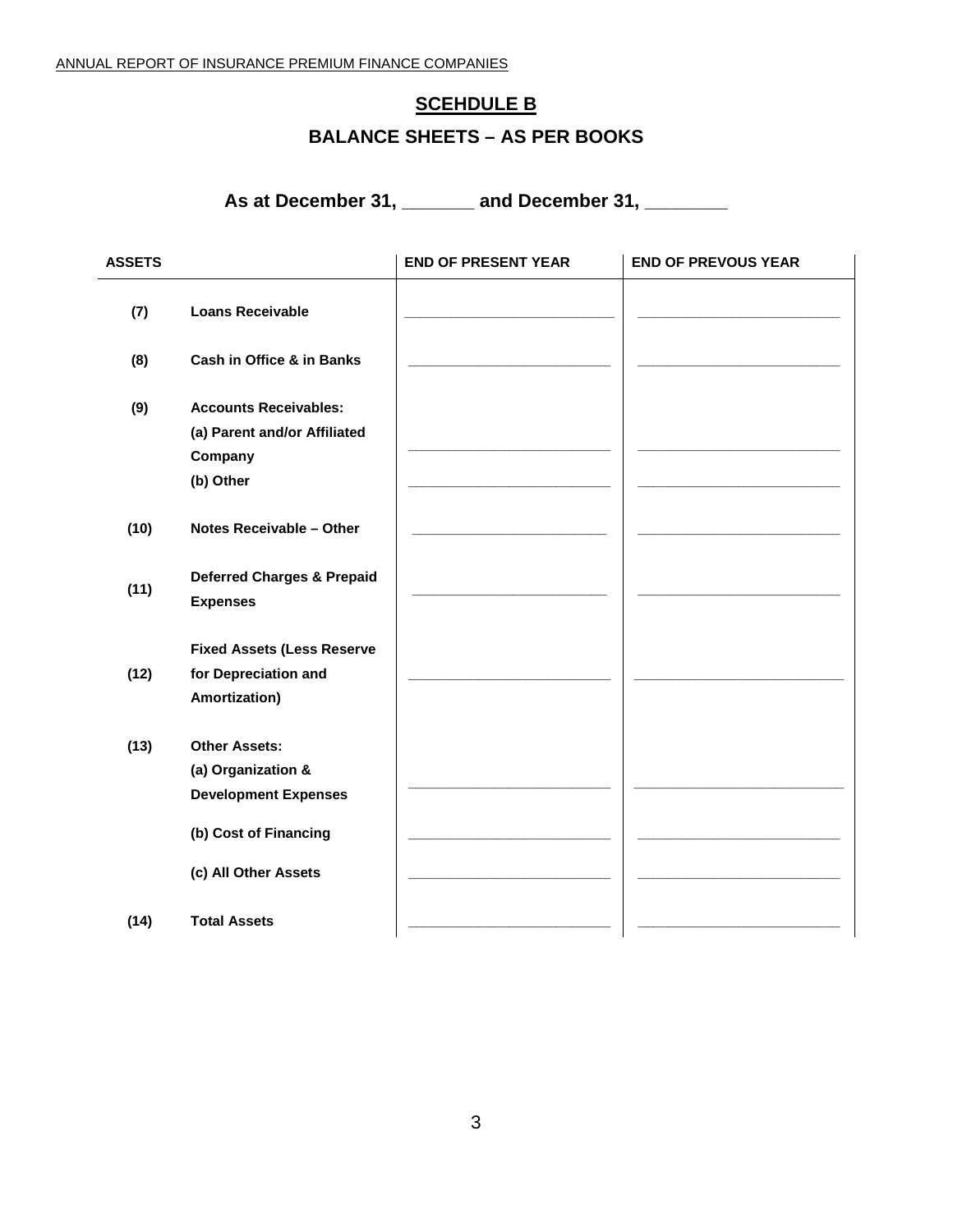#### ANNUAL REPORT OF INSURANCE PREMIUM FINANCE COMPANIES

| <b>LIABILITIES &amp; CAPTIAL</b> |                                                                                                    | <b>END OF PRESENT YEAR</b> | <b>END OF PREVOUS YEAR</b> |
|----------------------------------|----------------------------------------------------------------------------------------------------|----------------------------|----------------------------|
| (15)                             | <b>Accounts &amp; Notes Payable</b><br>(a) Banks<br>(b) Due to Parent Company<br>and/or Affiliated |                            |                            |
|                                  | <b>Companies</b><br>(c) Other                                                                      |                            |                            |
| (16)                             | <b>Bonds:</b>                                                                                      |                            |                            |
| (17)                             | <b>Other Liabilities:</b>                                                                          |                            |                            |
|                                  | (a) Accrued Expenses:                                                                              |                            |                            |
|                                  | (b) All other Liabilities:                                                                         |                            |                            |
| (18)                             | <b>Expense Reserves:</b>                                                                           |                            |                            |
|                                  | (a) Reserve for Bad Debts -<br>Receivable<br>(b) Other Reserves                                    |                            |                            |
| (19)                             | <b>Deferred Income:</b>                                                                            |                            |                            |
|                                  | (a) Unearned Interest and<br><b>Fees Receivable</b><br>(b) All Other Deferred<br><b>Income</b>     |                            |                            |
| (20)                             | <b>Branch Office Capital</b>                                                                       |                            |                            |
| (21)                             | Net Worth (If Proprietorship<br>or Partnership)                                                    |                            |                            |
| (22)                             | <b>Capital Stock (If</b><br>Corporation)                                                           |                            |                            |
| (23)                             | <b>Paid In Surplus</b>                                                                             |                            |                            |
| (24)                             | <b>Earned Surplus</b>                                                                              |                            |                            |
| (25)                             | <b>Total Liabilities and Capital</b>                                                               |                            |                            |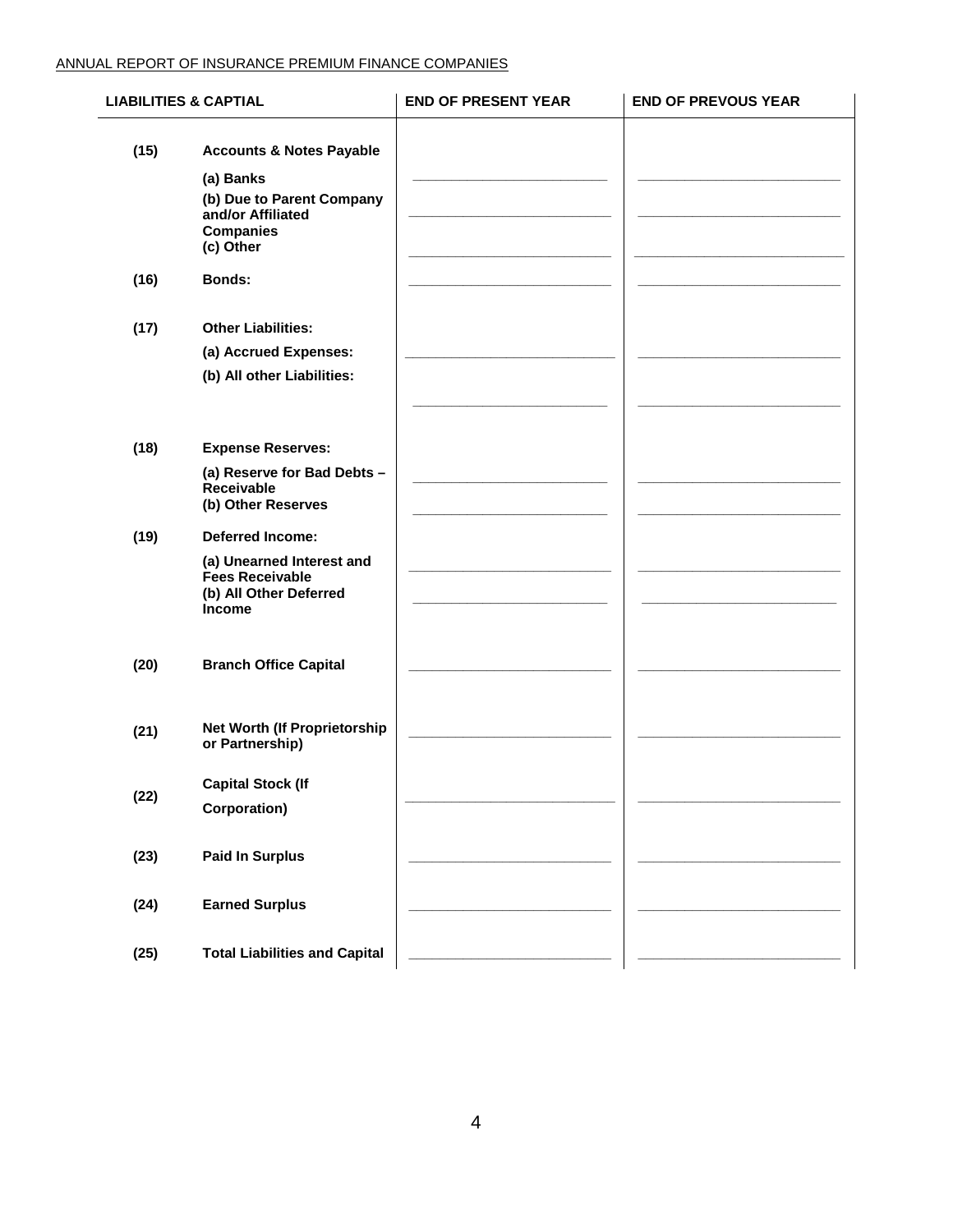#### **SCHEDULE C**

#### **STATEMENT OF INCOME AND EXPENSES**

**FOR PERIOD FROM JANUARY 1, \_\_\_\_\_\_\_\_\_\_\_\_ to December 31, \_\_\_\_\_\_\_\_\_\_\_\_\_\_**

| <b>GROSS INCOME DERIVED FROM</b><br><b>INSURANCE PREMIUM FINANCE</b><br><b>BUSINESS</b> |                                                                                                                   | <b>END OF PRESENT YEAR</b> | <b>END OF PREVOUS YEAR</b> |
|-----------------------------------------------------------------------------------------|-------------------------------------------------------------------------------------------------------------------|----------------------------|----------------------------|
| (26)                                                                                    | <b>Earned Interest Less</b><br><b>Refunds</b>                                                                     |                            |                            |
| (27)                                                                                    | <b>Earned Fees Less Refunds</b>                                                                                   |                            |                            |
| (28)                                                                                    | <b>Collection of Loans</b><br><b>Previously Charged Off</b>                                                       |                            |                            |
| (29)                                                                                    | All Other Income from<br><b>Insurance Premium</b><br><b>Finance Business (Attach</b><br>Schedule)                 |                            |                            |
| (30)                                                                                    | <b>Total Gross Income</b><br><b>Derived from Insurance</b><br><b>Premium Finance Business</b><br>(Items 26 to 29) |                            |                            |
| <b>BUSINESS</b>                                                                         | <b>EXPENSES OF CONDUCTING</b><br><b>INSURANCE PREMIUM FINANCE</b>                                                 | <b>END OF PRESENT YEAR</b> | <b>END OF PREVOUS YEAR</b> |
| (31)                                                                                    | <b>Advertising</b>                                                                                                |                            |                            |
| (32)                                                                                    | <b>Automobile Expense</b>                                                                                         |                            |                            |
| (33)                                                                                    | <b>Bad Debt or Reserve for</b><br><b>Bad Debts</b>                                                                |                            |                            |
| (34)                                                                                    | <b>Credit &amp; Collection</b><br><b>Expense</b>                                                                  |                            |                            |
|                                                                                         | <b>Depreciation &amp;</b>                                                                                         |                            |                            |

**(35) Depreciation & Amortization of Fixed Assets \_\_\_\_\_\_\_\_\_\_\_\_\_\_\_\_\_\_\_\_\_\_\_\_\_ \_\_\_\_\_\_\_\_\_\_\_\_\_\_\_\_\_\_\_\_\_\_\_\_\_\_**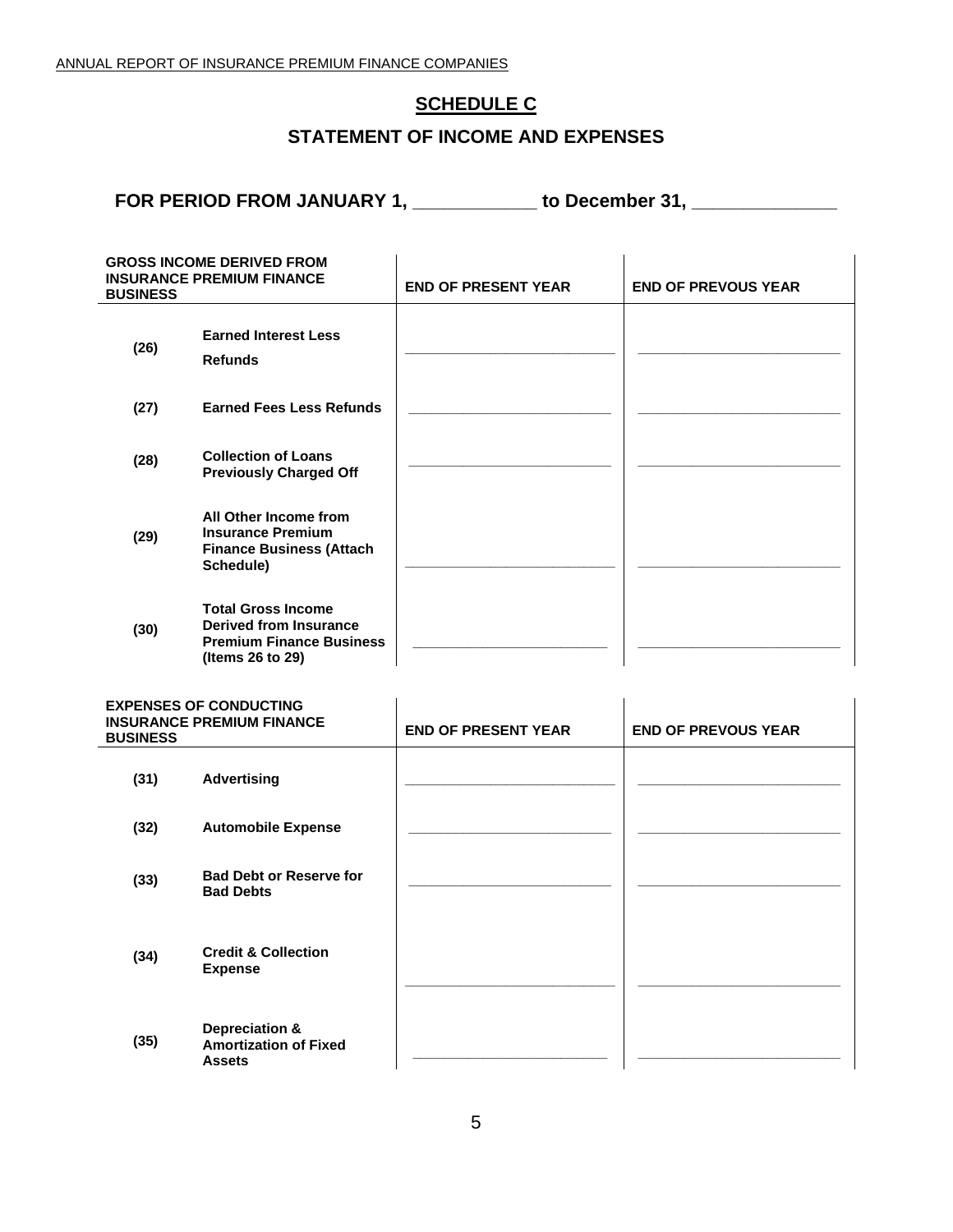| (36) | Donations, Dues &<br><b>Subscriptions</b>                                                               |                                                                                                                                                                                                                                                                                                                                                                     |  |
|------|---------------------------------------------------------------------------------------------------------|---------------------------------------------------------------------------------------------------------------------------------------------------------------------------------------------------------------------------------------------------------------------------------------------------------------------------------------------------------------------|--|
| (37) | <b>Expense, Sundry</b>                                                                                  |                                                                                                                                                                                                                                                                                                                                                                     |  |
| (38) | Heat, Light and Water                                                                                   |                                                                                                                                                                                                                                                                                                                                                                     |  |
| (39) | <b>Insurance</b>                                                                                        |                                                                                                                                                                                                                                                                                                                                                                     |  |
| (40) | <b>Postage and Express</b>                                                                              |                                                                                                                                                                                                                                                                                                                                                                     |  |
| (41) | <b>Legal and Auditing</b><br><b>Expense</b>                                                             |                                                                                                                                                                                                                                                                                                                                                                     |  |
| (42) | <b>Printing, Stationary &amp;</b><br><b>Supplies</b>                                                    |                                                                                                                                                                                                                                                                                                                                                                     |  |
| (43) | <b>Recording fees - Net</b>                                                                             |                                                                                                                                                                                                                                                                                                                                                                     |  |
| (44) | Rent                                                                                                    |                                                                                                                                                                                                                                                                                                                                                                     |  |
| (45) | <b>Salaries</b>                                                                                         |                                                                                                                                                                                                                                                                                                                                                                     |  |
| (46) | <b>Supervision &amp;</b><br><b>Administration (When not</b><br><b>Allocation to Other Items)</b>        |                                                                                                                                                                                                                                                                                                                                                                     |  |
| (47) | Taxes:                                                                                                  |                                                                                                                                                                                                                                                                                                                                                                     |  |
|      | (a) License Taxes                                                                                       |                                                                                                                                                                                                                                                                                                                                                                     |  |
| (48) | Telephone & Telegraph                                                                                   |                                                                                                                                                                                                                                                                                                                                                                     |  |
| (49) | <b>Travel</b>                                                                                           |                                                                                                                                                                                                                                                                                                                                                                     |  |
| (50) | <b>Other Expenses of</b><br><b>Conducting Insurance</b><br><b>Premium Finance Business</b><br>(Explain: | $\begin{picture}(20,10) \put(0,0){\vector(1,0){100}} \put(15,0){\vector(1,0){100}} \put(15,0){\vector(1,0){100}} \put(15,0){\vector(1,0){100}} \put(15,0){\vector(1,0){100}} \put(15,0){\vector(1,0){100}} \put(15,0){\vector(1,0){100}} \put(15,0){\vector(1,0){100}} \put(15,0){\vector(1,0){100}} \put(15,0){\vector(1,0){100}} \put(15,0){\vector(1,0){100}} \$ |  |
|      |                                                                                                         | $\begin{picture}(150,10) \put(0,0){\vector(1,0){100}} \put(15,0){\vector(1,0){100}} \put(15,0){\vector(1,0){100}} \put(15,0){\vector(1,0){100}} \put(15,0){\vector(1,0){100}} \put(15,0){\vector(1,0){100}} \put(15,0){\vector(1,0){100}} \put(15,0){\vector(1,0){100}} \put(15,0){\vector(1,0){100}} \put(15,0){\vector(1,0){100}} \put(15,0){\vector(1,0){100}}$  |  |
|      |                                                                                                         |                                                                                                                                                                                                                                                                                                                                                                     |  |
|      |                                                                                                         |                                                                                                                                                                                                                                                                                                                                                                     |  |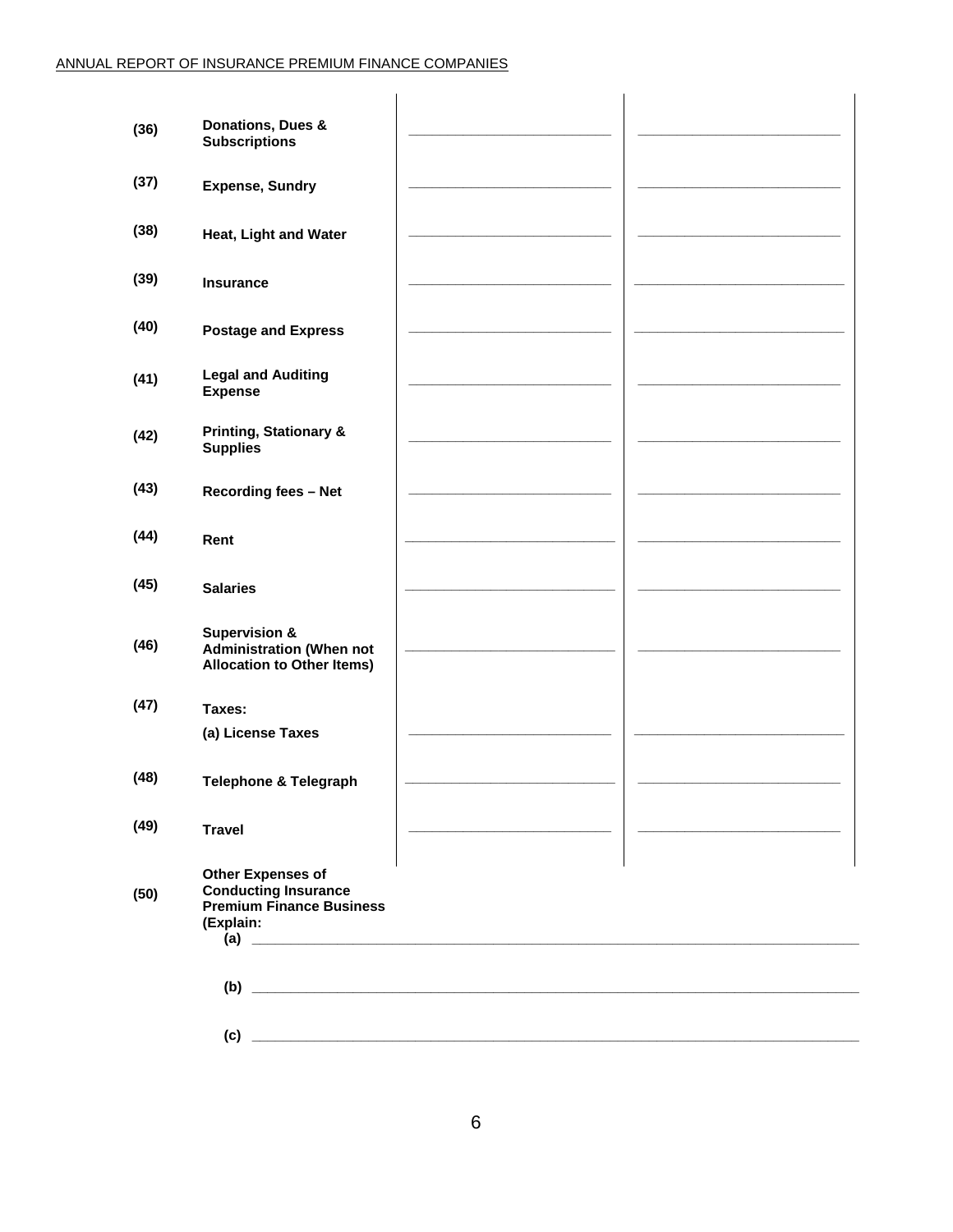| (51) | <b>Total Expenses of</b><br><b>Conducting Insurance</b><br><b>Premium Finance Business</b><br>(Items $31$ to $50$ )                                                                                                                |  |
|------|------------------------------------------------------------------------------------------------------------------------------------------------------------------------------------------------------------------------------------|--|
| (52) | <b>Total Net Earnings Derived</b><br>from Insurance premium<br><b>Finance for the Period</b><br><b>(Before Deducting Interest</b><br>on Borrowed Funds and<br><b>Federal &amp; State Taxes on</b><br>Income (Item 30 less Item 51) |  |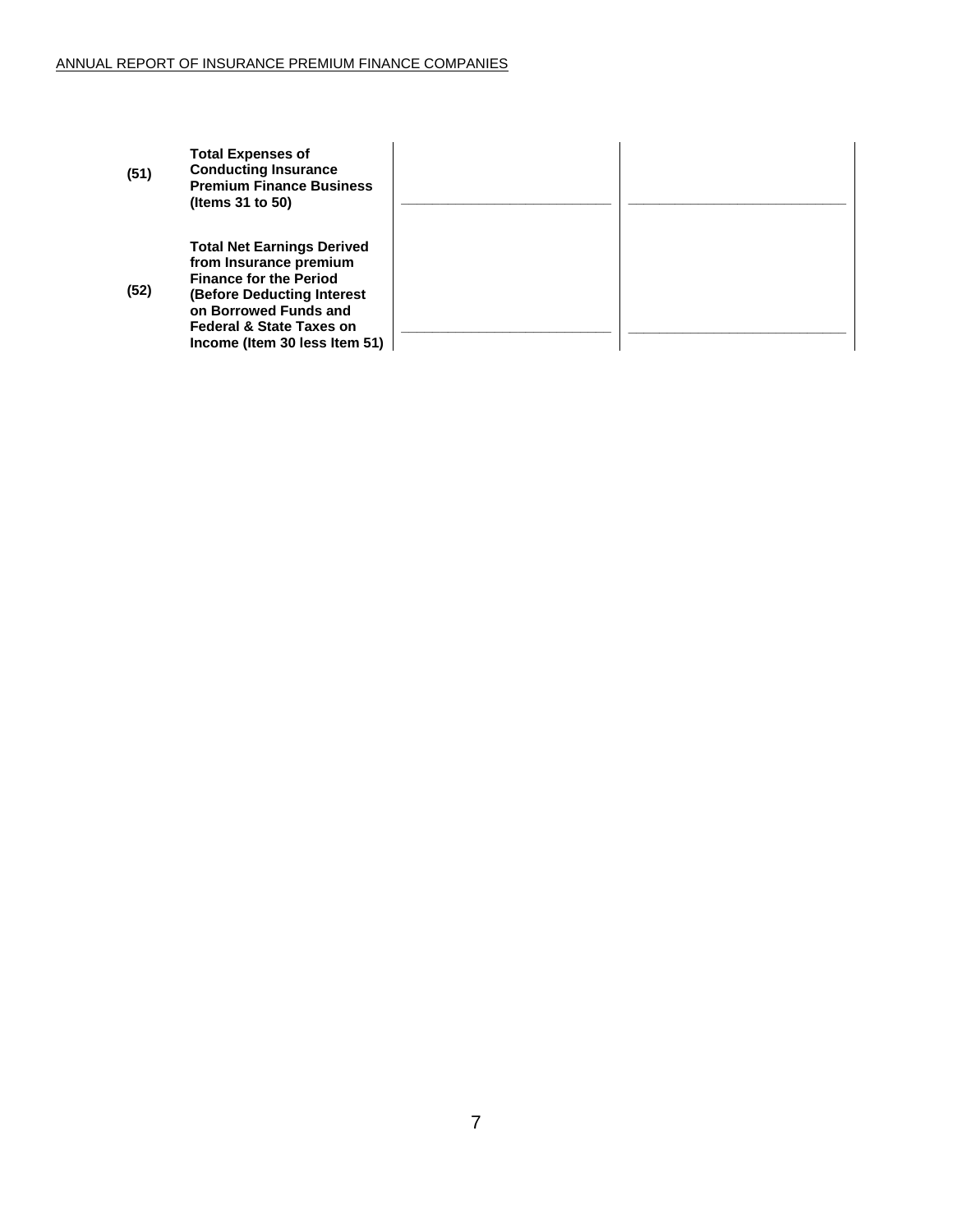### **SCHEDULE D**

## **RECONCILIATION OF SURPLUS OR NET EARNINGS**

**FOR PERIOD FROM \_\_\_\_\_\_\_\_\_\_\_\_, \_\_\_\_\_ to \_\_\_\_\_\_\_\_\_\_\_\_\_\_, \_\_\_\_\_\_**

|                    | <b>SURPLUS, ADDITIONS &amp; DEDUCTIONS</b>                                                                               | <b>END OF PRESENT YEAR</b> | <b>END OF PREVOUS YEAR</b> |
|--------------------|--------------------------------------------------------------------------------------------------------------------------|----------------------------|----------------------------|
| (53)               | <b>Surplus Balance at End of</b><br><b>Previous Period, Per Books</b><br>(Item 24)                                       |                            |                            |
| <b>Additions:</b>  |                                                                                                                          |                            |                            |
| (54)               | <b>Total Net Earnings Derived</b><br>from Insurance Premium<br><b>Finance Business for this</b><br>Period (Item 52)      |                            |                            |
| (55)               | <b>Other Credits to Surplus</b><br>for the Period (Attach<br><b>Explanation)</b>                                         |                            |                            |
| (56)               | <b>Total Additions for the</b><br>Period (Items 54 to 55)                                                                |                            |                            |
| <b>Deductions:</b> |                                                                                                                          |                            |                            |
| (57)               | <b>Federal &amp; State Taxes on</b><br><b>Income</b>                                                                     |                            |                            |
| (58)               | <b>Interest Paid</b>                                                                                                     |                            |                            |
| (59)               | <b>Amortization of Financing</b><br>Cost                                                                                 |                            |                            |
| (60)               | <b>Dividends Paid During the</b><br><b>Period</b>                                                                        |                            |                            |
| (61)               | <b>Other Charges to Surplus</b><br>for the Period:<br>(a) Transfer of Earnings to<br>Net Worth or Home Office<br>Control |                            |                            |
|                    | (b) All Other Charges                                                                                                    |                            |                            |
| (62)               | <b>Total Deductions for the</b><br>Period (Item 57 to 61)                                                                |                            |                            |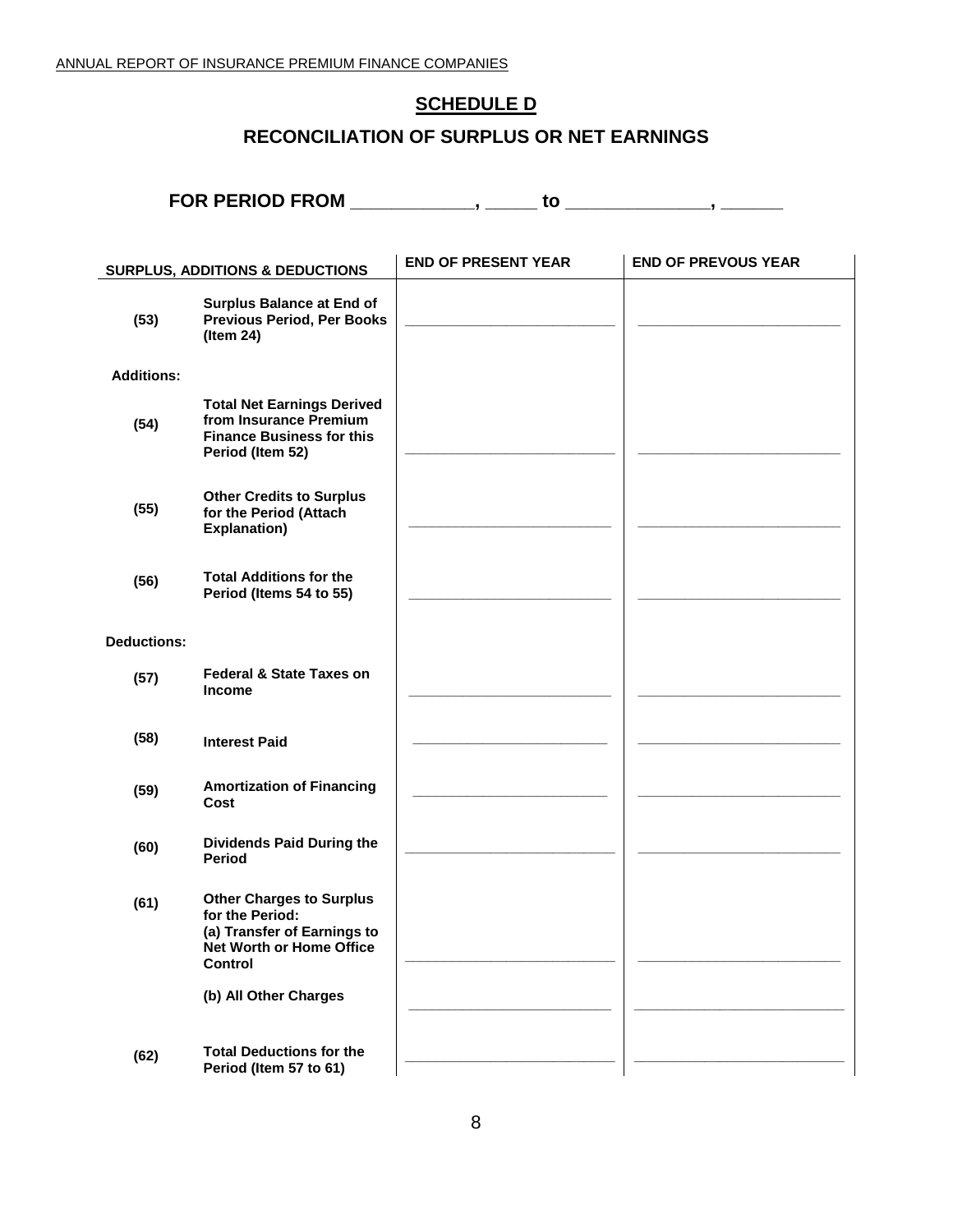| (63) | <b>Net Additions to Previous</b><br><b>Periods Surplus Balance</b><br>(Items 56 minus 62)                                                     |  |
|------|-----------------------------------------------------------------------------------------------------------------------------------------------|--|
| (64) | <b>Surplus Balance at End of</b><br><b>Present Period-As Per</b><br>Books (Item $53 + 63$ ) (This<br>amount should be the<br>same as Item 24) |  |